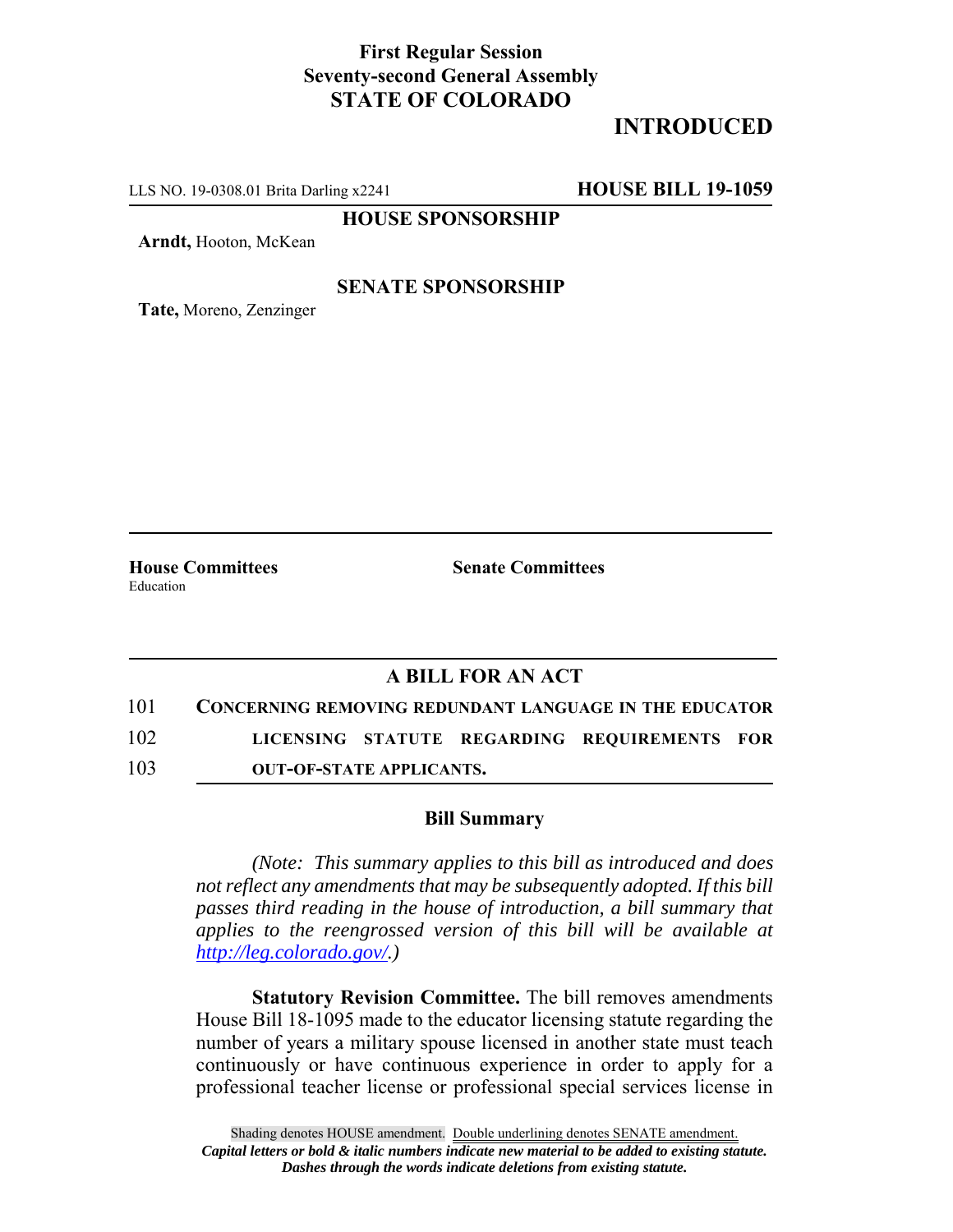#### Colorado.

House Bill 18-1130 amended statute to apply the same standards to all out-of-state applicants as apply to military spouses. The bill removes the redundant and possibly confusing reference to military spouses in the professional teacher license statute and the professional special services license statute.

| $\mathbf{1}$   | Be it enacted by the General Assembly of the State of Colorado:              |
|----------------|------------------------------------------------------------------------------|
| $\overline{2}$ | <b>SECTION 1. Legislative declaration.</b> (1) The general assembly          |
| 3              | hereby finds and declares that the purpose of this legislation is to remove  |
| $\overline{4}$ | redundant and confusing references to an exception in the "continuous        |
| 5              | experience" requirement for out-of-state teacher and special services        |
| 6              | license applicants that was added during the 2018 legislative session.       |
| 7              | (2) The general assembly further declares that removing these                |
| 8              | references does not in any way alter the scope or applicability of the       |
| 9              | statutory sections in which the references appear.                           |
| 10             | <b>SECTION 2.</b> In Colorado Revised Statutes, 22-60.5-201, amend           |
| 11             | $(3)(b)(I)(B)$ ; and <b>repeal</b> $(3)(b)(III)$ as follows:                 |
| 12             | 22-60.5-201. Types of teacher licenses issued - term - rules.                |
| 13             | $(3)$ (b) (I) The department of education may issue a professional teacher   |
| 14             | license to any applicant from another state if:                              |
| 15             | (B) Except as otherwise provided in subsection $(3)(b)(HH)$ of this          |
| 16             | section, The applicant has had at least three years of successful, evaluated |
| 17             | experience within the previous seven years as a teacher in an established    |
| 18             | elementary or secondary school and can provide documentation of such         |
| 19             | experience on forms provided by the department.                              |
| 20             | (III) $(A)$ If the applicant is a military spouse, the teaching              |
|                |                                                                              |
| 21             | experience required pursuant to subsection $(3)(b)(1)(B)$ of this section    |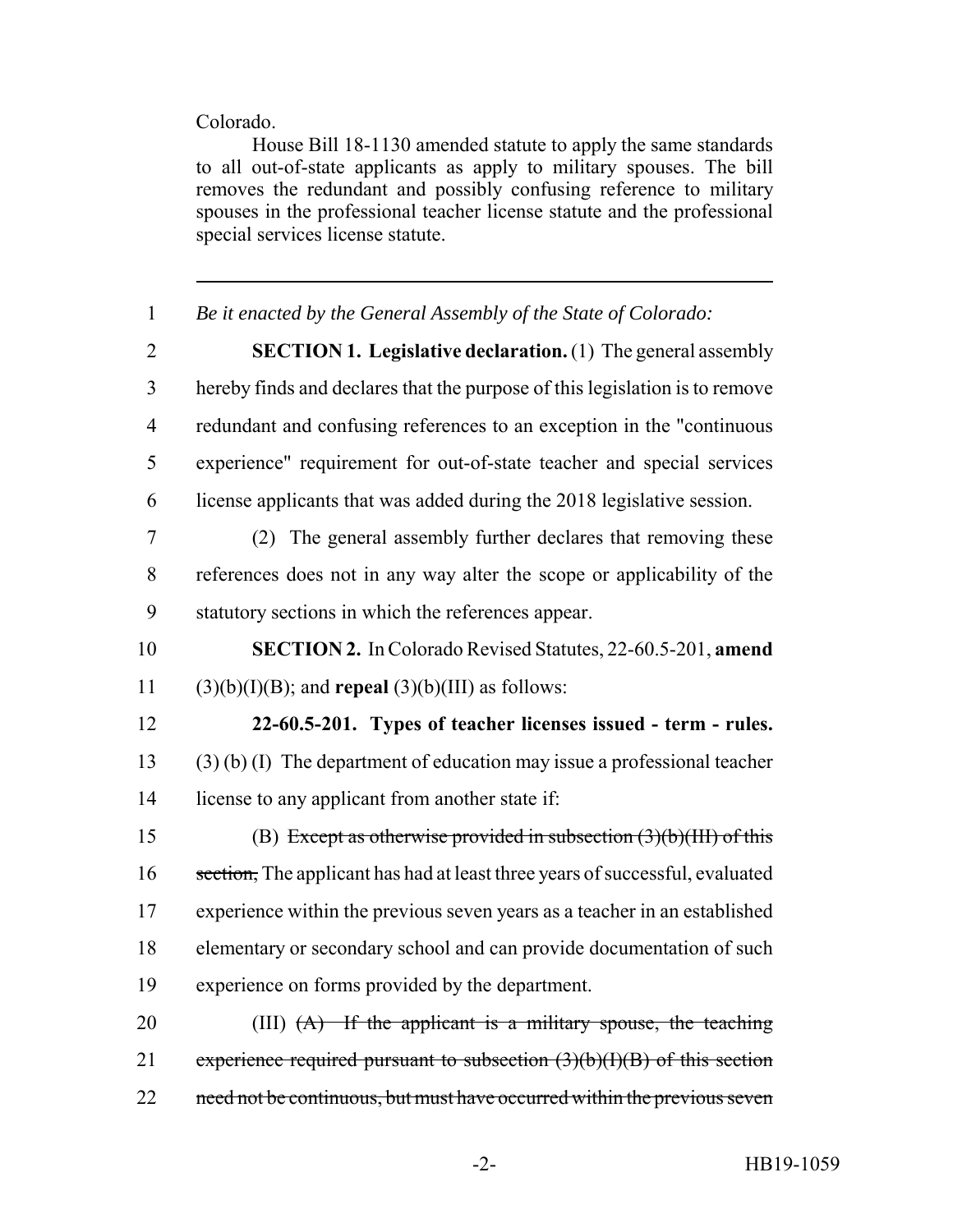years.

| $\overline{2}$ | (B) As used in subsection $(3)(b)(III)(A)$ of this section, "military        |
|----------------|------------------------------------------------------------------------------|
| 3              | spouse" means a spouse of an active duty member of the armed forces of       |
| 4              | the United States who has been transferred or is scheduled to be             |
| 5              | transferred to Colorado, is domiciled in Colorado, or has moved to           |
| 6              | Colorado on a permanent change-of-station basis.                             |
| 7              | SECTION 3. In Colorado Revised Statutes, 22-60.5-210, amend                  |
| 8              | $(3)(b)(I)(B)$ ; and <b>repeal</b> $(3)(b)(III)$ as follows:                 |
| 9              | 22-60.5-210. Types of special services licenses issued - term.               |
| 10             | $(3)$ (b) (I) The department of education may issue a professional special   |
| 11             | services license to any applicant from another state if:                     |
| 12             | (B) Except as otherwise provided in subsection $(3)(b)(HH)$ of this          |
| 13             | section, The applicant has had at least three years of successful, evaluated |
| 14             | experience within the previous seven years as a special services provider    |
| 15             | in an established elementary or secondary school and can provide             |
| 16             | documentation of such experience on forms provided by the department.        |
| 17             | (III) $(A)$ If the applicant is a military spouse, the special services      |
| 18             | provider experience required pursuant to subsection $(3)(b)(I)(B)$ of this   |
| 19             | section need not be continuous, but must have occurred within the            |
| 20             | previous seven years.                                                        |
| 21             | (B) As used in subsection $(3)(b)(III)(A)$ of this section, "military"       |
| 22             | spouse" means a spouse of an active duty member of the armed forces of       |
| 23             | the United States who has been transferred or is scheduled to be             |
| 24             | transferred to Colorado, is domiciled in Colorado, or has moved to           |
| 25             | Colorado on a permanent change-of-station basis.                             |
| 26             | <b>SECTION 4. Safety clause.</b> The general assembly hereby finds,          |